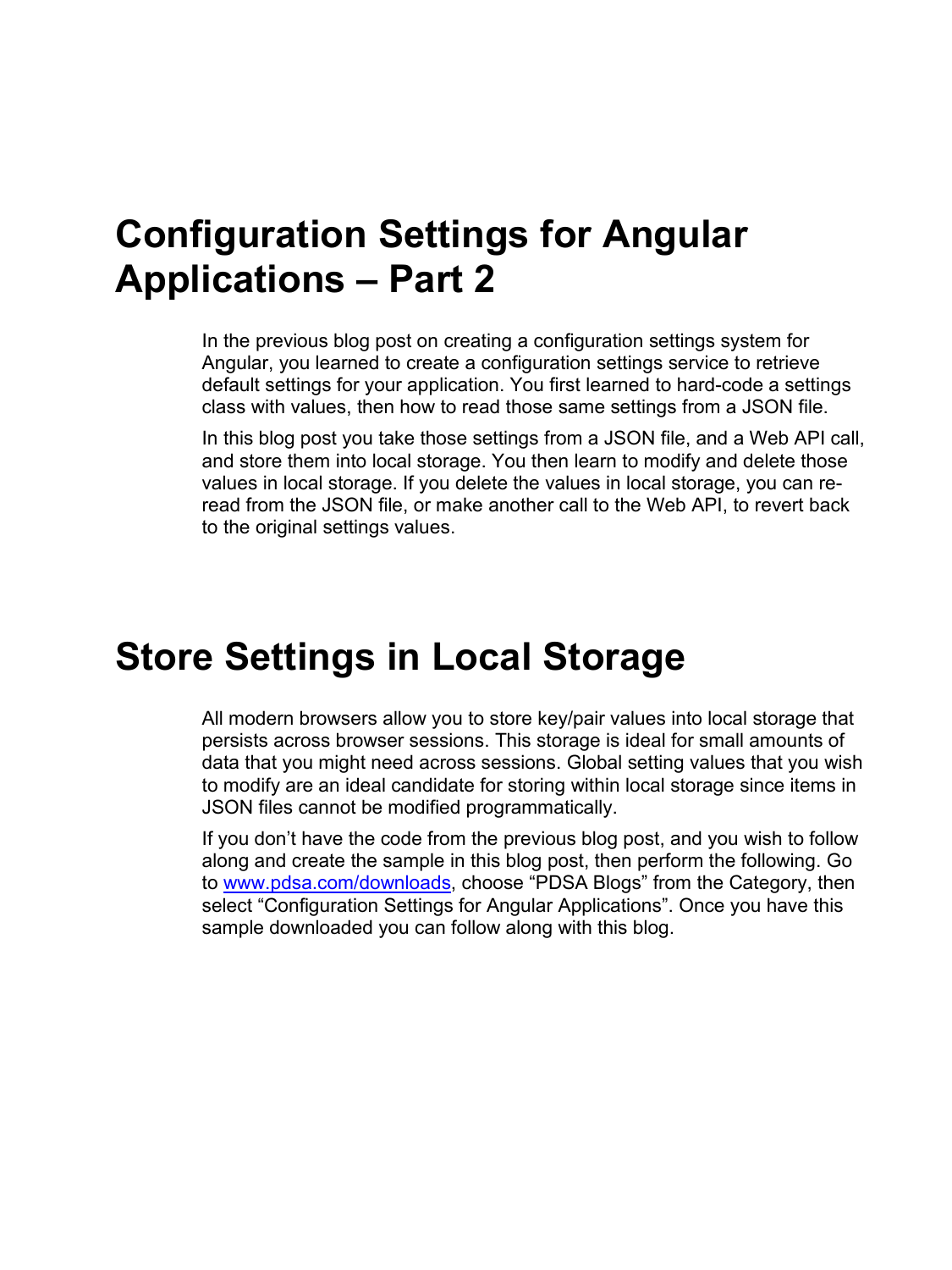## **Saving Data into Local Storage**

Open the appsettings.service.ts file, located in the \src\app\shared folder and add a constant at the top of this file called SETTINGS\_KEY. This constant is the key used when retrieving or storing values in local storage.

```
const SETTINGS KEY = "configuration";
```
Create a saveSettings() method which accepts an instance of an AppSettings class. Call the setItem() method on the localStorage object. You pass the key value contained in the SETTINGS\_KEY constant, and then you stringify the AppSettings object to store it into local storage.

```
saveSettings(settings: AppSettings) {
  localStorage.setItem(SETTINGS_KEY,
                        JSON.stringify(settings));
}
```
To test out this method, add a new button to the productdetail.component.html page in the sample.

```
<button (click)="saveDefaults()">Save Defaults</button>
```
Open the product-detail.component.ts file and add the saveDefaults() method.

```
saveDefaults(): void {
  this.settings.defaultPrice = this.product.price;
  this.settings.defaultUrl = this.product.url;
  this.appSettingsService.saveSettings(this.settings);
}
```
In the saveDefaults() method you take the bound product properties and move them into the appropriate properties in the settings property of the ProductDetailComponent class. You then call the saveSettings method of the appSettingsService class that was injected by Angular into your ProductDetailComponent class.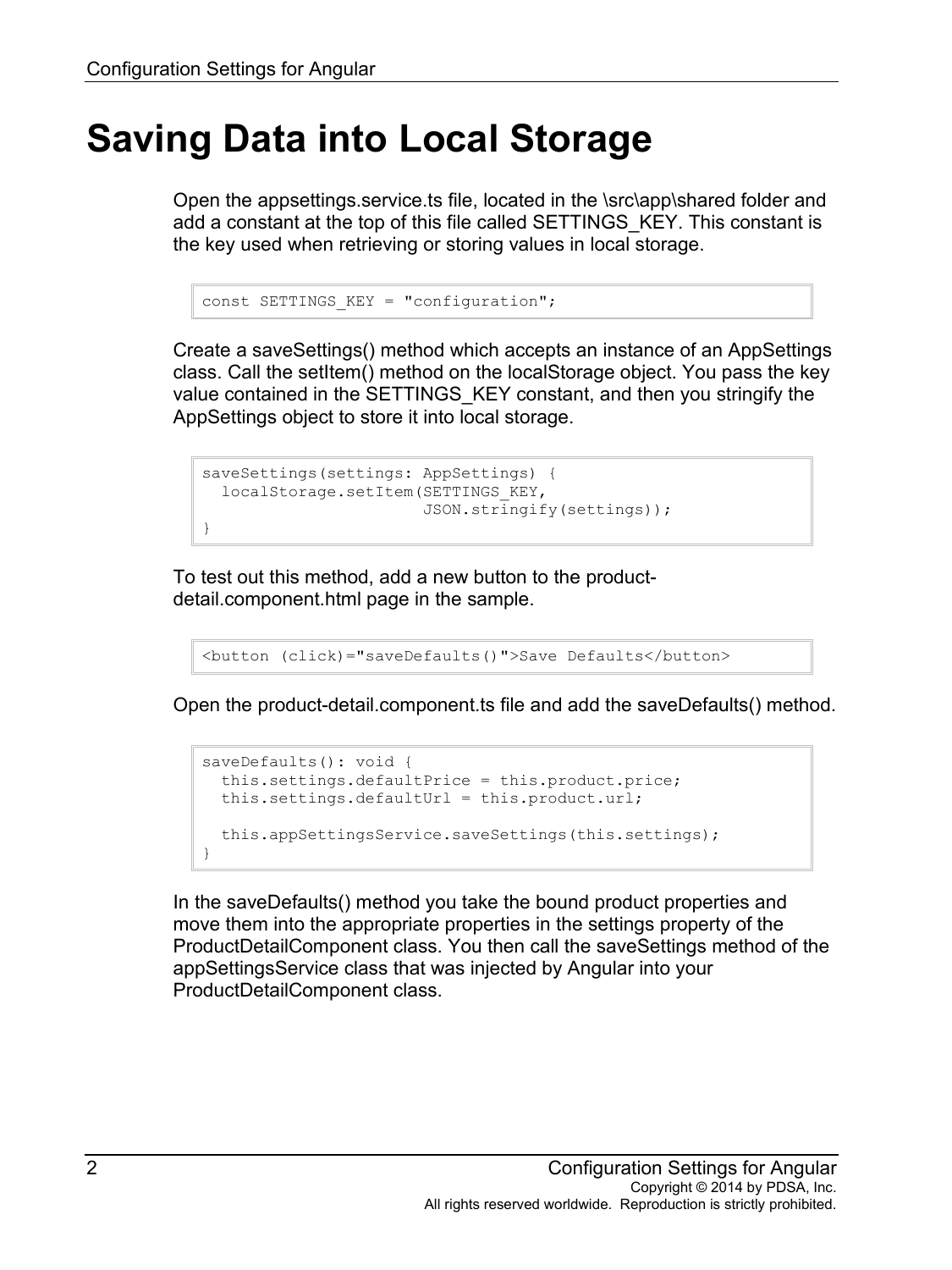# **Retrieve Settings and Store into Local Storage**

Open the appsettings.service.ts file again and modify the getSettings() method to look like the following:

```
getSettings(): Observable<AppSettings> {
  let settings = localStorage.getItem(SETTINGS_KEY);
  if (settings) {
     return Observable.of(JSON.parse(settings));
   }
  else {
    return this.http.get(SETTINGS_LOCATION)
       .map(response => {
        let settings = response.json() || {};
         if (settings) {
           this.saveSettings(settings);
 }
         return settings;
       })
      .catch(this.handleErrors);
   }
}
```
The getSettings() method attempts to get the settings object from local storage by passing the SETTINGS KEY value to the getItem() method. If the variable named *settings* returns a value, then you create an AppSettings object using JSON.parse() and returning an Observable of the AppSettings object.

If nothing is found in local storage, then retrieve the values from the file using the http.get() method. If the values are found in the file, save them into local storage by calling the saveSettings() method. You can see that by writing this method in this manner, after the first time you are always going to be retrieving your settings from local storage. Only the first time do you get the default values from the JSON file.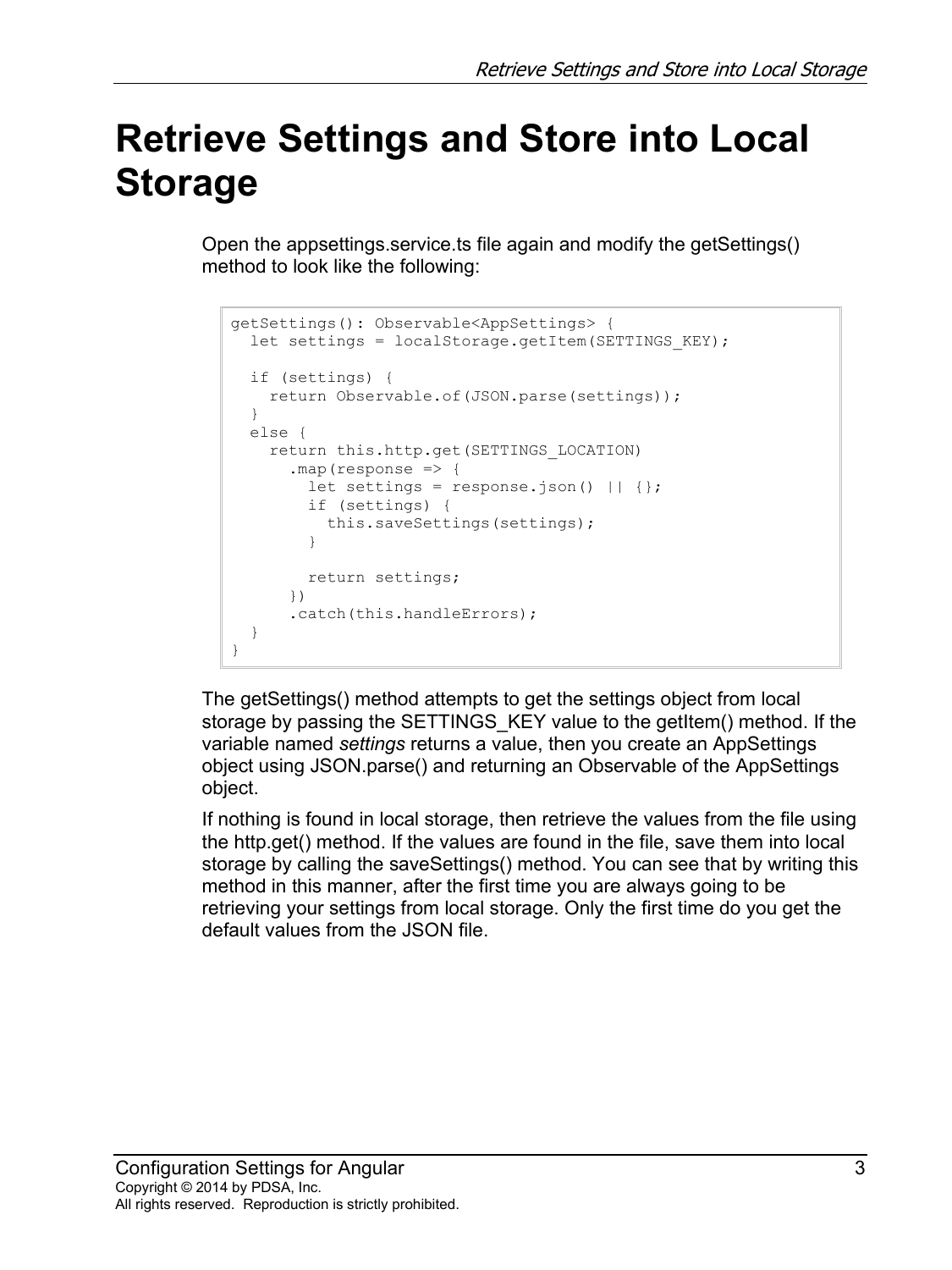## **Handling Exceptions**

If the JSON settings file cannot be found, or if some other exception happens, you call the handleErrors() method you see in the catch method. The handleErrrors() method logs errors to the console window, but returns an instance of an AppSettings class. You don't want your application to fail just because you can't get some specific global settings. So, return an instance of AppSettings with appropriate defaults set.

```
private handleErrors(error: any): Observable<AppSettings> {
  // Just log error
  switch (error.status) {
    case 404:
      console.error("Can't find file: " + SETTINGS_LOCATION);
      break;
     default:
      console.error(error);
      break;
   }
   // Return default configuration values
  return Observable.of<AppSettings>(new AppSettings());
}
```
# **Delete Settings**

In many applications the user can reset back to "factory defaults". To accomplish the same thing in your Angular application, you just need to delete the values stored in local storage. If you delete all the values, then the next time the getSettings() method is called, the original values from the JSON file are read. Add a deleteSettings() method to the AppSettingsService class.

```
deleteSettings(): void {
  localStorage.removeItem(SETTINGS KEY);
}
```
Since the complete AppSettings object is stored within the one key in local storage, call the removeItem() method, passing in the SETTINGS KEY constant and all of the settings are erased.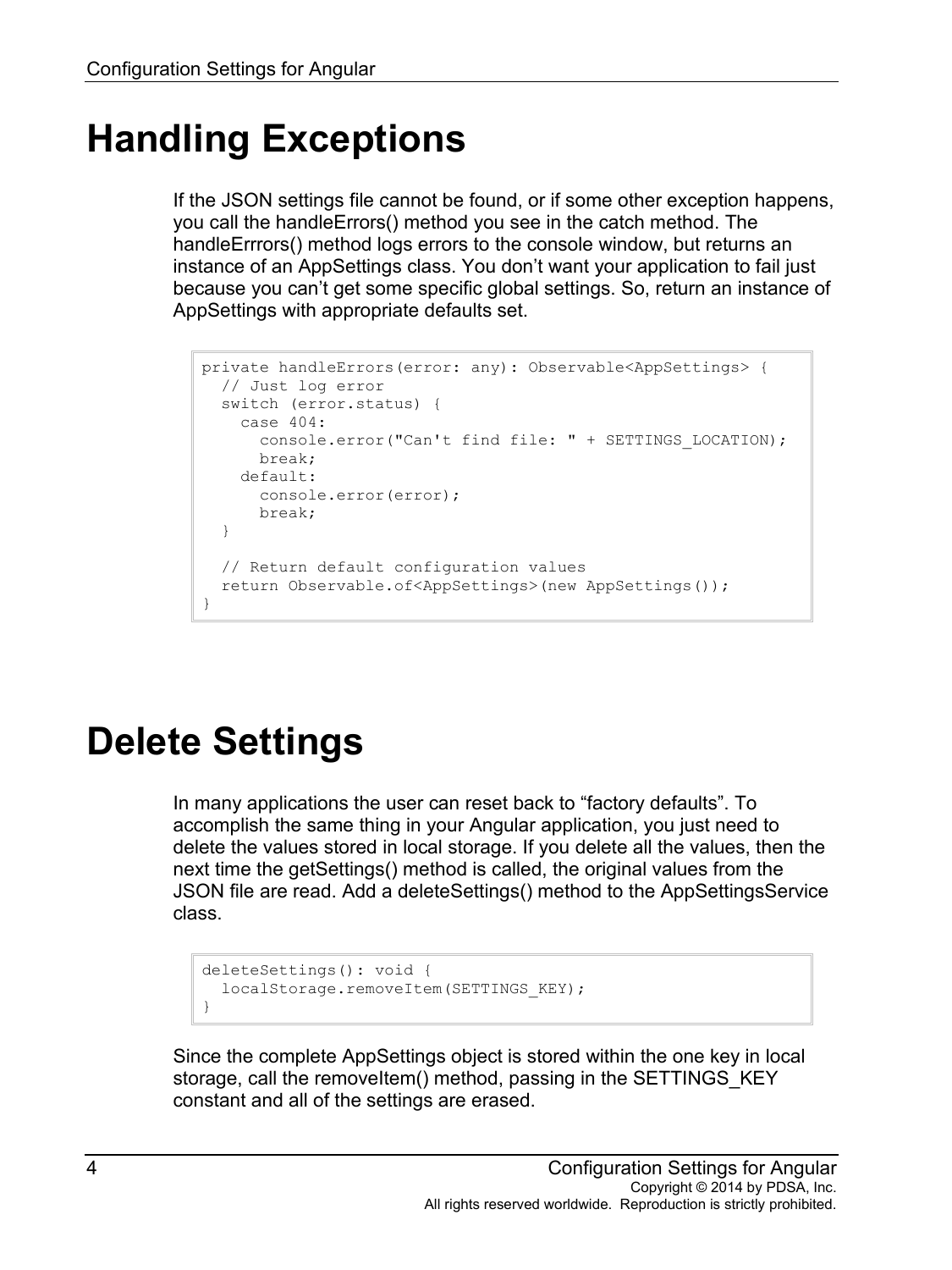To test out this method, add a new button to the productdetail.component.html page in the sample.

```
<button (click)="deleteDefaults()">Delete Defaults</button>
```
Open the product-detail.component.ts file and add the deleteDefaults() method. In this method, call the deleteSettings() method on the appSettingsService object that was injected into this component.

```
deleteDefaults(): void {
  this.appSettingsService.deleteSettings();
}
```
# **Create Web API for Configuration Settings**

Create a new Web API project in Visual Studio named ConfigWebAPI. There are a few steps to get the configuration Web API to work.

- Add a AppSettings Class
- Add a ConfigController Class
- Enable Cross-Origin Resource Sharing
- Convert C# pascal-case to JSON camel-case

#### **AppSettings Class**

Right-mouse click on the Models folder and add a new class named AppSettings. Add the following two properties within this class.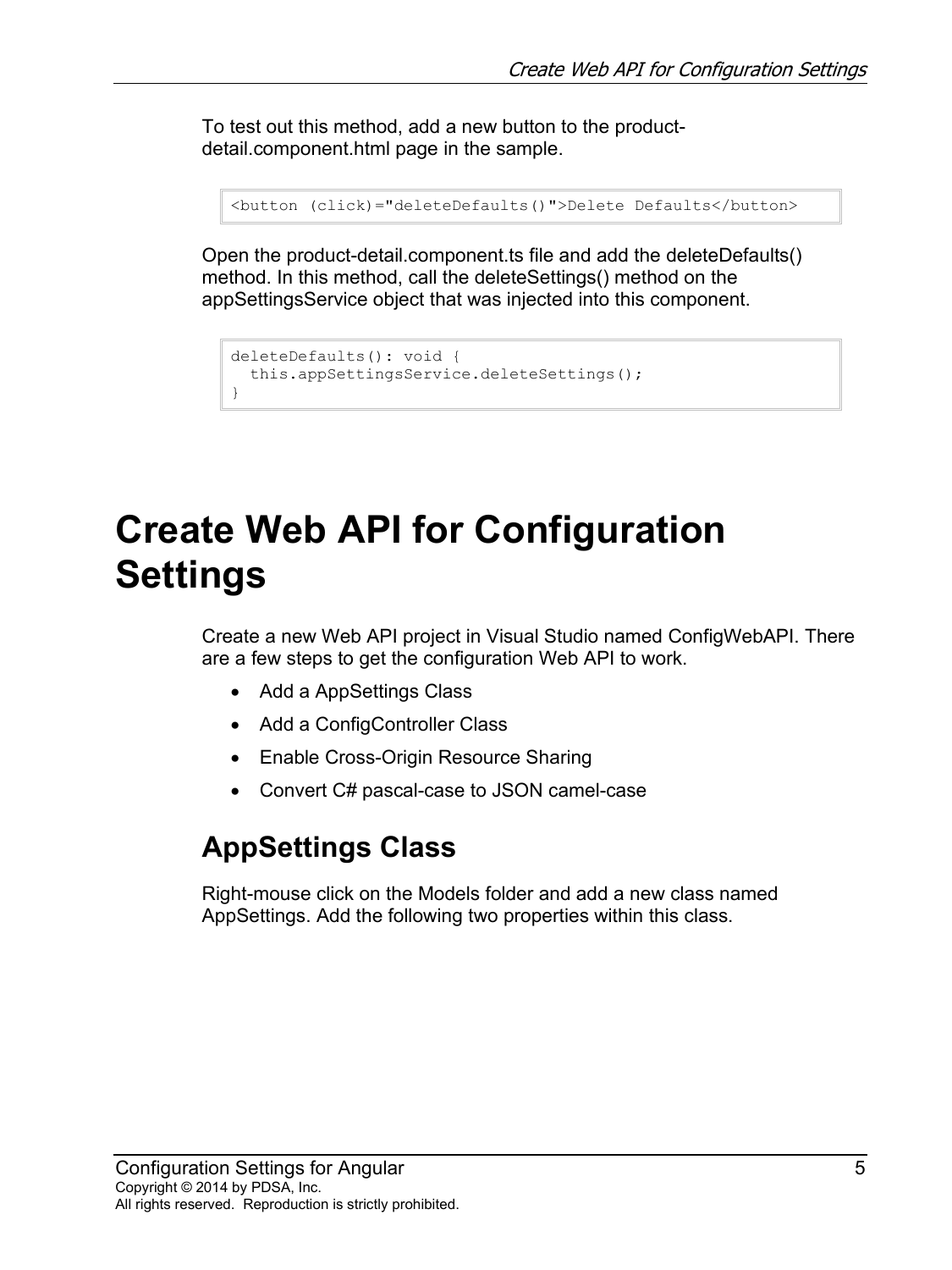```
public class AppSettings
{
  public string DefaultUrl { get; set; }
  public decimal DefaultPrice { get; set; }
}
```
### **ConfigController Class**

Right-mouse click on the Controllers folder and add a new Web API Controller Class (v2.1). Set the name of this new controller to ConfigController. Wipe out all the methods in this class. Add the following method.

```
public class ConfigController : ApiController
{
  [HttpGet]
  public IHttpActionResult Get()
\{ IHttpActionResult ret;
    AppSettings settings = new AppSettings();
     // TODO: Write code here to retrieve 
     // settings from XML file or SQL table
    // For now, just hard-code some default values
   settings.DefaultPrice = 25;
    settings.DefaultUrl = "http://www.fairwaytech.com/api";
   ret = 0k(settings); return ret;
  }
}
```
The Get() method instantiates a new instance of an AppSettings class. Feel free to write some code to retrieve settings from an XML file or a SQL table. For this blog post, just hard-code a couple of default values that are different from what is in the AppSettings class in Angular. This way you know you are getting the values from the Web API and not the local Angular settings.

### **Enable Cors**

Since you create a new Visual Studio application, this Web API is running in a different domain from your Angular application. In order for your Angular application to call this Web API you must tell the Web API that you are allowing Cross-Origin Resource Sharing (CORS). Right-mouse click on your Web API project and select Manage NuGet Packages… Click on the Browse tab and search for "cors" as shown in Figure 1. Install this package into your project.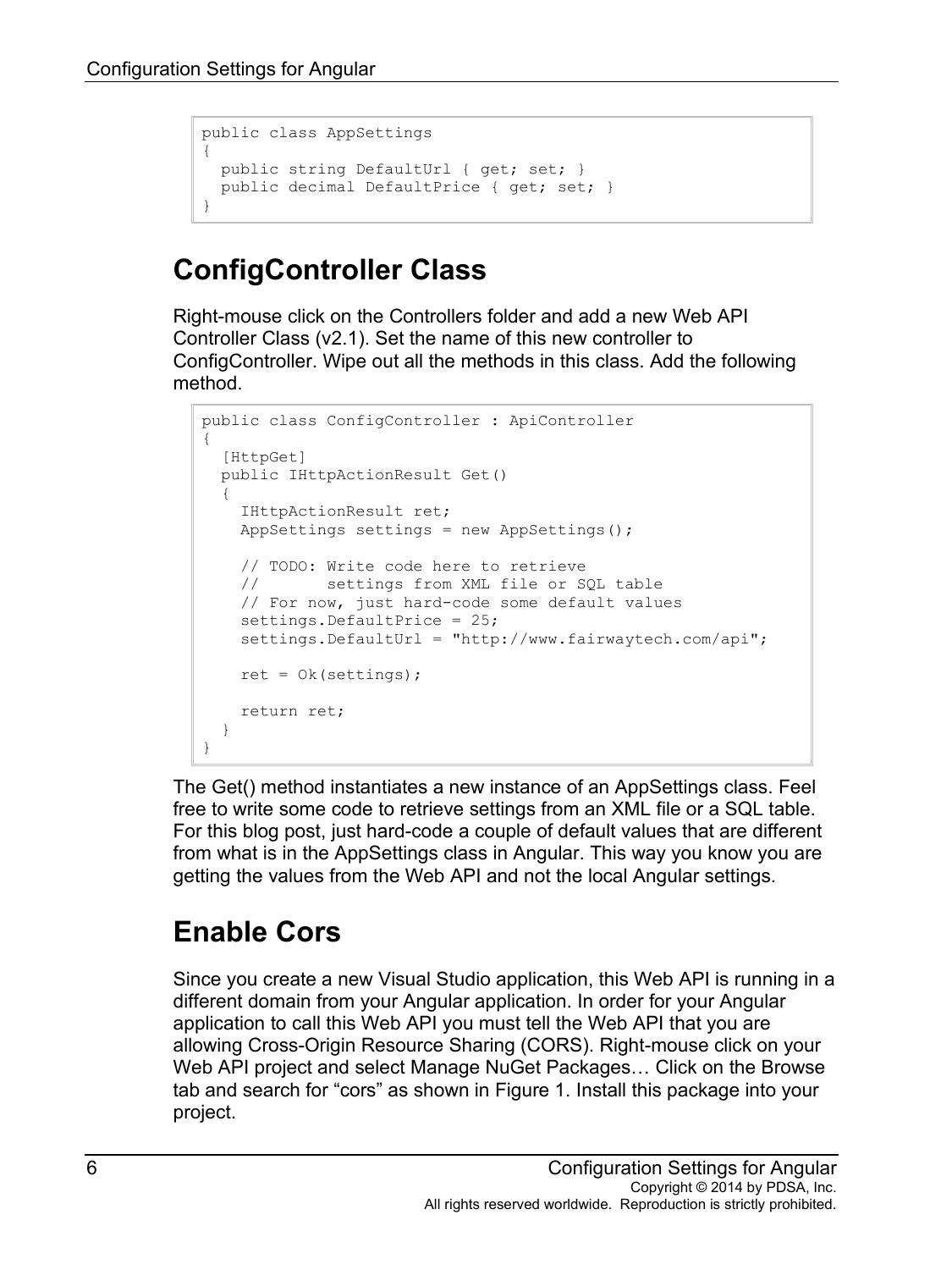

Figure 1: Search for Microsoft CORS

Once you have installed CORS into your project, open the \App\_Start\WebApiConfig.cs file. Add the following line of code in the Register() method.

```
public static void Register(HttpConfiguration config)
{
   config.EnableCors();
   ...
}
```
You also need to add an attribute to your ConfigController class. Open the ConfigController.cs file and add the following using statement.

using System.Web.Http.Cors;

Add the EnableCors() attribute just above your ConfigController class. You can get specific on the origins, headers and methods properties to restrict access to only your Angular application if you want. For the purposes of this blog post, I am just setting them to accept all requests.

```
[EnableCors(origins: "*", headers: "*", methods: "*")]
public class ConfigController : ApiController
{
 ...
}
```
#### **Convert C# Class to JSON**

The last thing you need to do is convert the pascal-case C# property names to camel-case property names so they map to the Angular AppSettings class.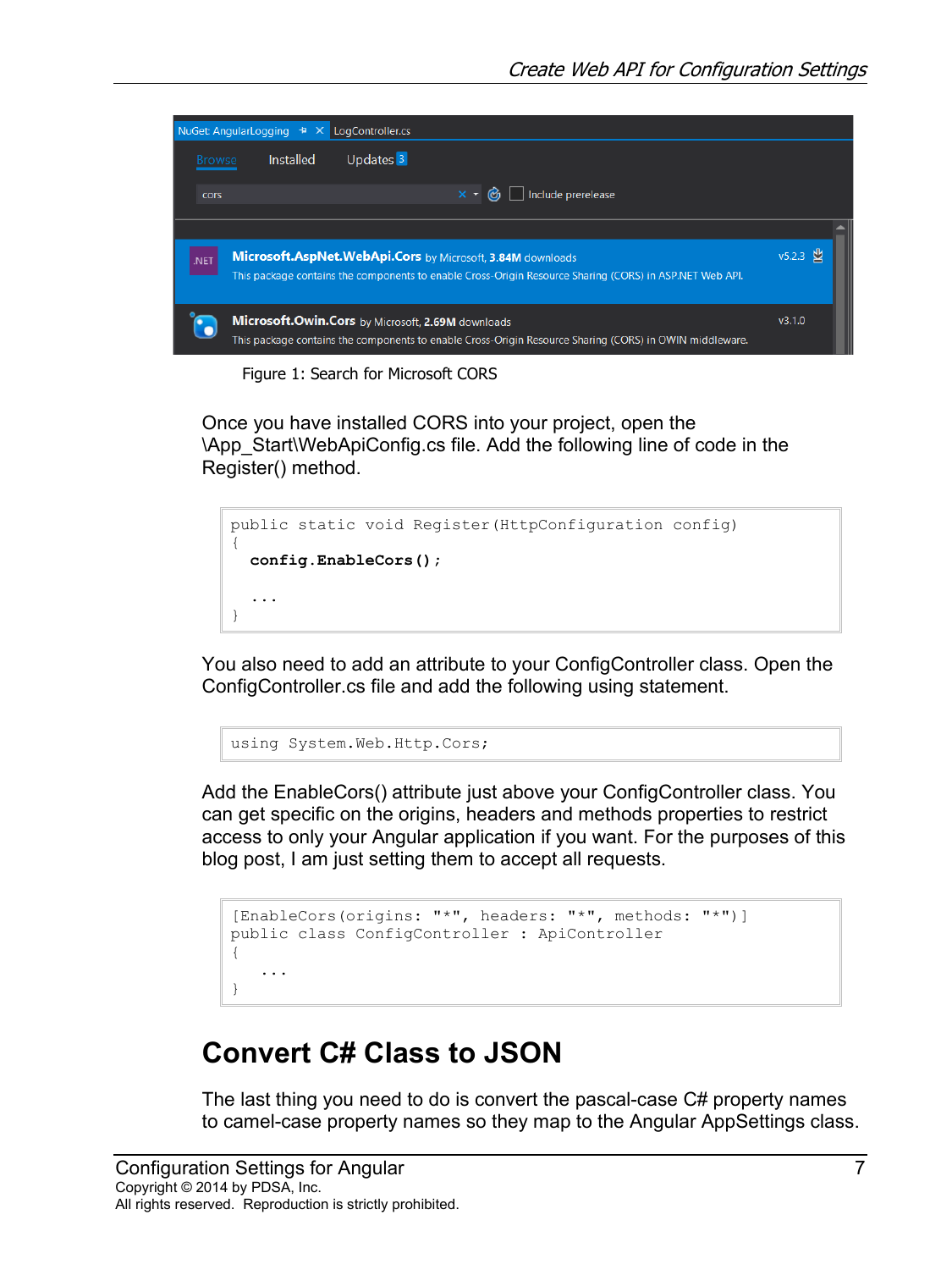This is accomplished by adding the following code to the Application\_Start method. Add the following code just below the line: GlobalConfiguration.Configure(WebApiConfig.Register).

```
// Get Global Configuration
HttpConfiguration config =
     GlobalConfiguration.Configuration;
// Handle self-referencing in Entity Framework
config.Formatters.JsonFormatter
   .SerializerSettings.ReferenceLoopHandling =
       Newtonsoft.Json.ReferenceLoopHandling.Ignore;
// Convert to camelCase
var jsonFormatter = config.Formatters
   .OfType<JsonMediaTypeFormatter>()
     .FirstOrDefault();
jsonFormatter.SerializerSettings
   .ContractResolver = new
      CamelCasePropertyNamesContractResolver();
```
### **Modify AppSettingsService**

You are almost ready to try calling your Web API to retrieve your global settings. Retrieve the port number from your Web API project. Open the project properties of your Web API project, click on the Web tab and locate the **Project Url** property. Copy the complete URL from this property to the clipboard.

Switch back to your Angular project. Open the appsettings.service.ts file and locate the constant SETTINGS\_LOCATION. Replace the contents of the value with what is in your clipboard. Then, add on "api/config" to the end. Your constant should now look like the following (with a different port number, of course).

```
const SETTINGS_LOCATION = "http://localhost:8314/api/config";
```
Go back to the Web API project and run the project. Go back to the Angular project and run that project. You may need to click on the "Delete Defaults" button and then re-run the Angular project one more time to see the values from the Web API.